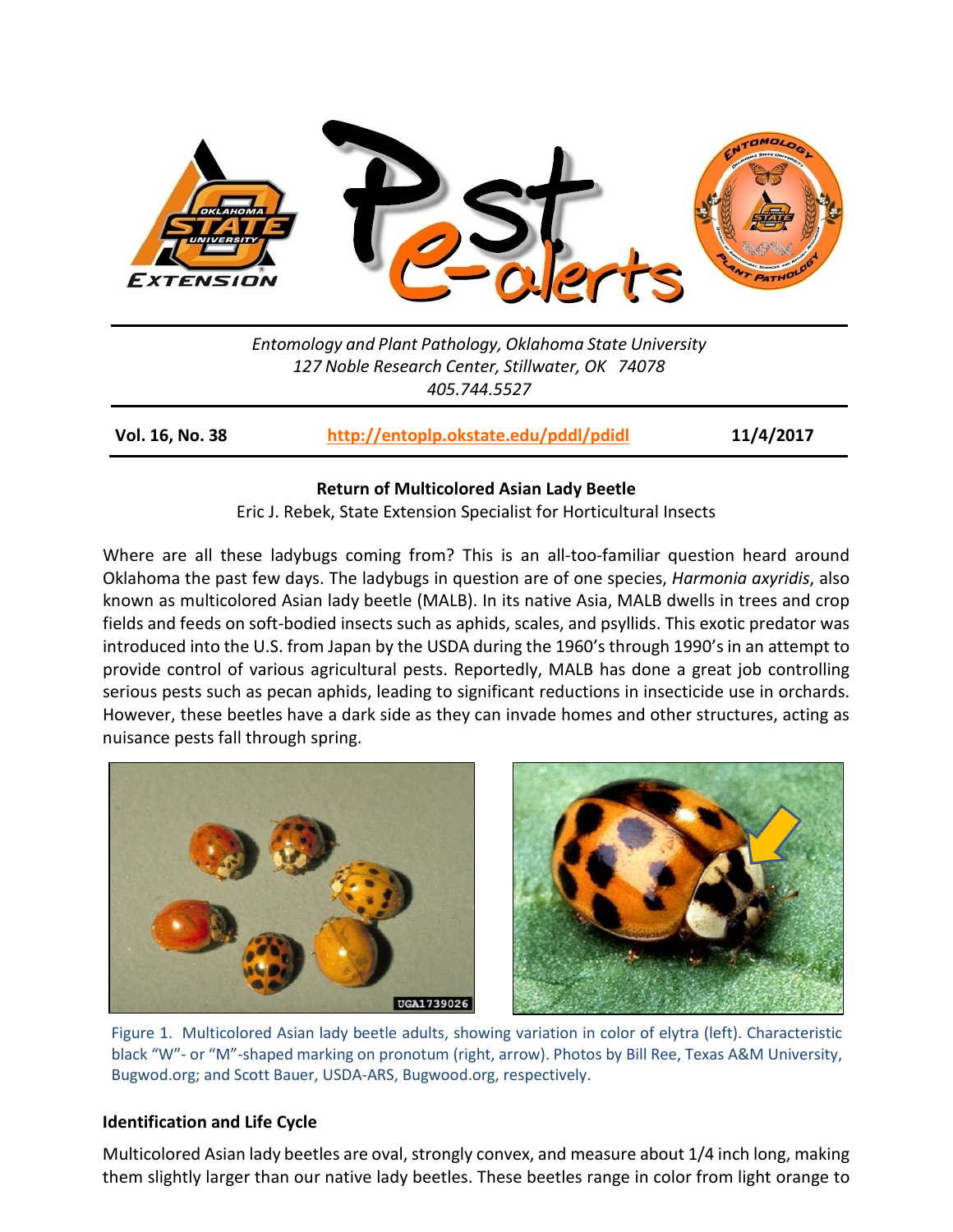deep red and have a variable number of black spots (some have none) on the wing covers (elytra) (Fig. 1). Despite the variable appearance among individual beetles, MALB has a distinctive "W"- or "M"-shaped marking on the pronotum just behind the head (Fig. 1). The yellowish, oval eggs are laid upright in clusters on the underside of leaves (Fig. 2). Larvae are blueish-black and orange and resemble tiny alligators (Fig. 2). Both larvae and adults are predators. Mature larvae form a pupa on vegetation or artificial structures (Fig. 2). The entire life cycle is complete in four to five weeks and individual beetles may live up to three years. There are multiple generations per year in Oklahoma.



Figure 2. Multicolored Asian lady beetle eggs (left), larva (center), and pupa (right). Photos by Whitney Cranshaw, Colorado State University, Bugwod.org; David Cappaert, Michigan State University, Bugwood.org; and Cheryl Moorehead, individual, Bugwood.org, respectively.

### **Pest Status**

Although MALB benefits agriculture, beetles seek out shelter during the fall in order to survive the cold winter months. Beetles are most active on warm, sunny days following periods of cool weather and are attracted to illuminated surfaces, especially the southwestern walls of houses and other buildings. Beetles will find refuge in cracks, crevices, and other voids that often lead to spaces behind siding, soffits, and inside attics. Most beetles will remain in these areas until the weather warms in late winter or early spring, at which time MALB will begin to wander and seek escape routes to the outdoors. In general, MALB is not harmful, but beetles can bite and infestations may cause allergic reactions in sensitive people. It is also important to point out that unlike termites, MALB does not consume wood and causes no structural damage. Unlike fleas, roaches, and fruit flies, MALB does not reproduce inside buildings; it is only overwintering (hibernating). However, MALB is a nuisance pest because it can accumulate indoors in large numbers and when disturbed, it produces an unpleasant, acrid odor and yellowish fluid that can stain curtains and clothing. These ladybugs also bite readily, although they cause no serious injury to people and pets.

# **Management**

Several tactics can be used to manage MALB, and most infestations are controlled without the use of insecticides. This is especially important for those concerned with spraying chemicals in the home. These management options are classified as preventative measures for keeping MALB out of dwellings in the first place and remedial measures for getting rid of existing infestations.

Prevention is the first and best option for managing MALB and other home invaders. Keep MALB and other insects from getting indoors by sealing all cracks and crevices in outer walls with mortar